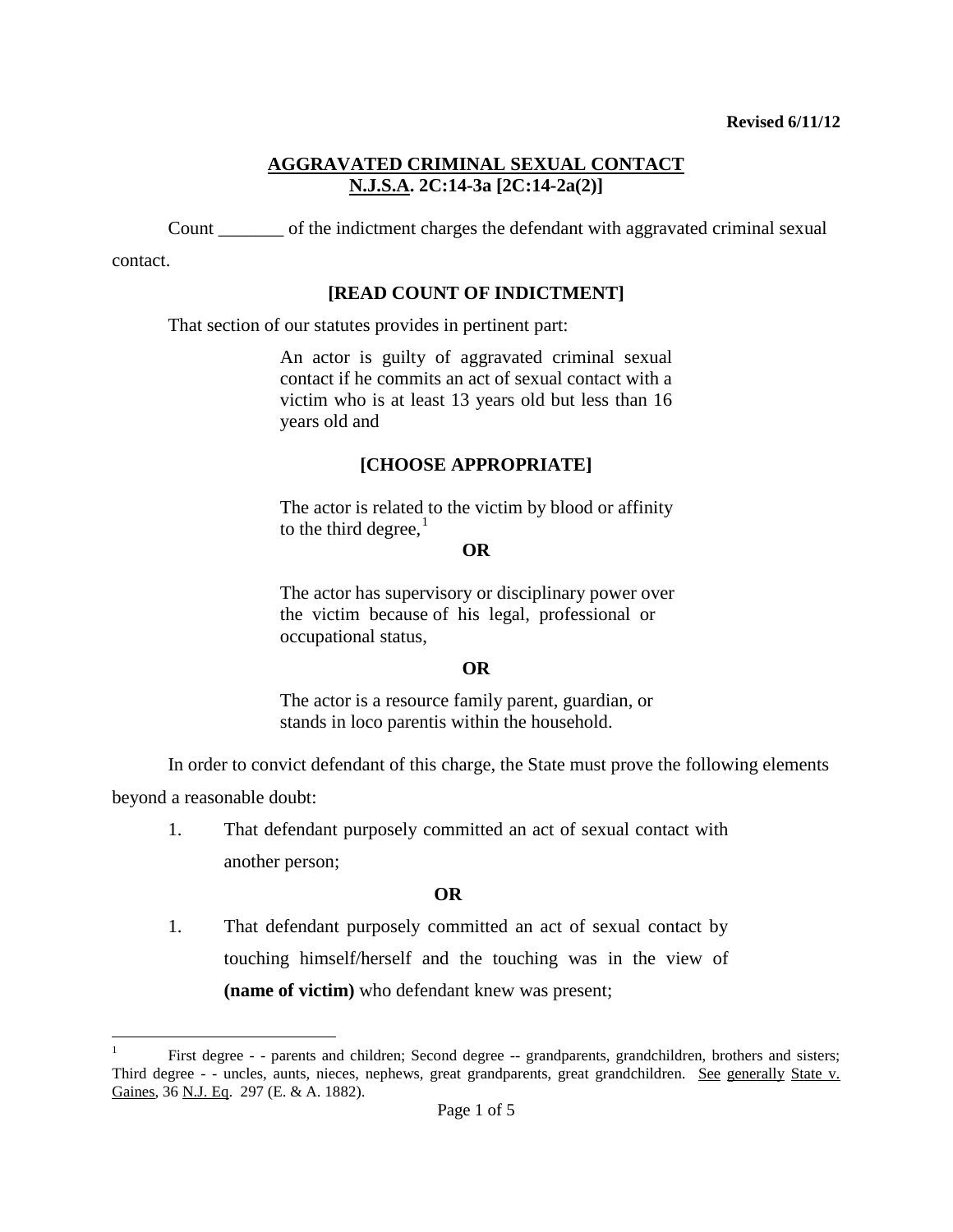- 2. That at the time of the sexual contact, **(name of victim)** was at least 13 years old but less than 16 years old;
- 3. That defendant is related to the victim by blood or affinity to the first, second or third degree;

#### **OR**

3. That defendant had supervisory or disciplinary power over the victim because of his/her legal, professional or occupational status;

### **OR**

3. That defendant is a [resource family parent], [guardian] [stands in loco parentis, that is, in the place of the parents within the household].

The first element that the State must prove beyond a reasonable doubt is that defendant purposely committed an act of sexual contact with **(name of victim)**.

Sexual contact means an intentional touching by **(name of victim)** or by the defendant, either directly or through clothing, of **(name of victim's)** or defendant's intimate parts for the purpose of degrading or humiliating **(name of victim)** or sexually arousing or gratifying defendant.

Intimate parts means **[CHOOSE APPROPRIATE]** sexual organs, genital area, anal area, inner thigh, groin, buttock or breast of a person. Here the State alleges that defendant committed an act of sexual contact by **(describe conduct alleged)**.

To find that defendant committed an act of criminal sexual contact, you must find beyond a reasonable doubt both that the touching was intentional and that it was done with the purpose of degrading or humiliating **(name of victim)** or sexually arousing or gratifying the defendant.

Intentional means purposeful. A person acts purposely with respect to the nature of his/her conduct or a result thereof if it is his/her conscious object to engage in conduct of that nature or to cause such a result. A person acts purposely with respect to the attendant circumstances if he/she is aware of the existence of such circumstances or believes or hopes that they exist.

# Page 2 of 5 **[WHEN DEFENDANT IS CHARGED WITH TOUCHING HIMSELF/HERSELF,**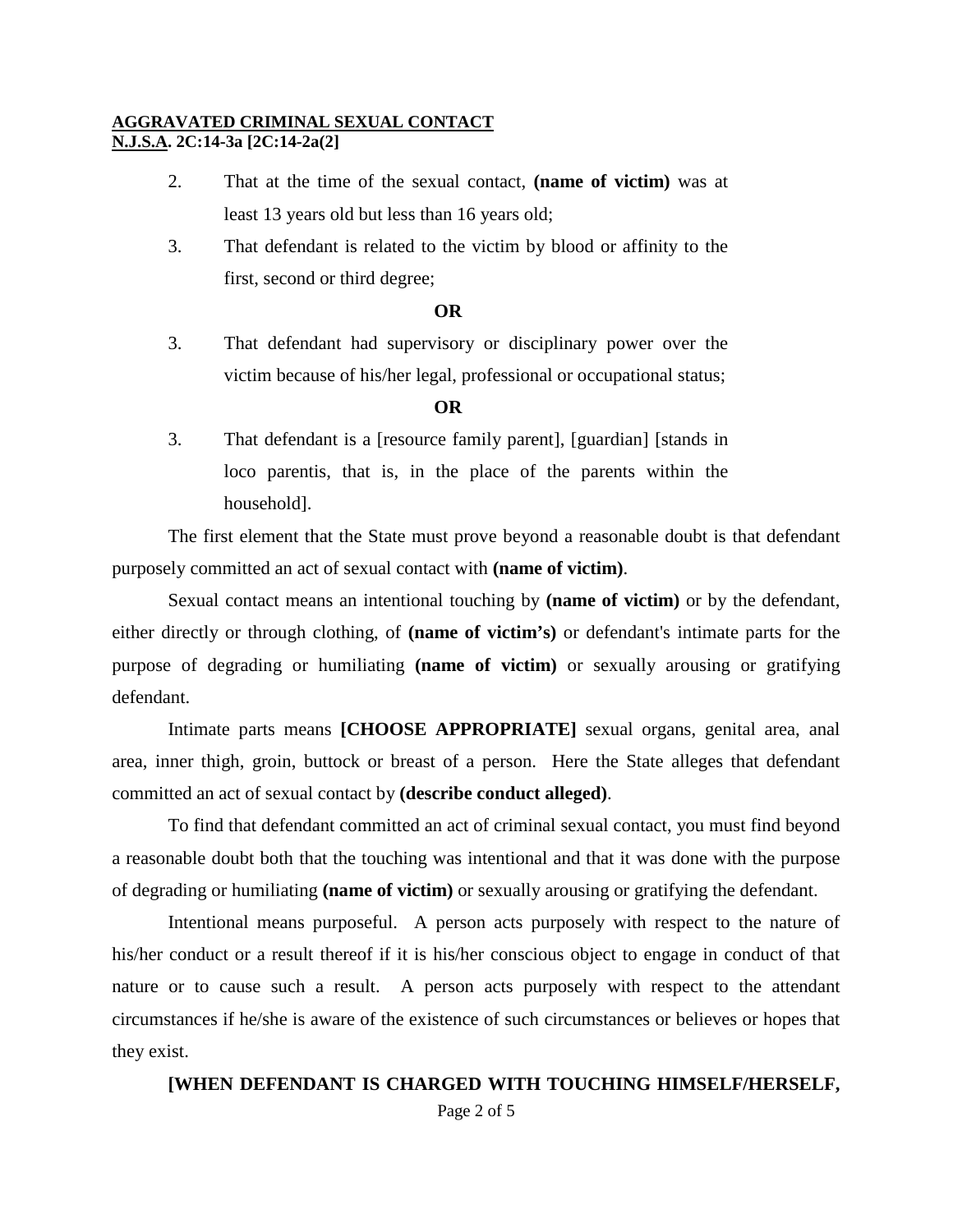**ADD THE FOLLOWING**: The State must prove beyond a reasonable doubt that the touching was in view of the victim whom the defendant knew to be present.<sup>[2](#page-0-1)</sup> The State is not required to prove that **(name of victim)** actually observed or witnessed the alleged sexual contact. Rather, the State must prove that the alleged sexual contact occurred in the view of **(name of victim)**. "Field of vision" is not limited to the visual direction in which the alleged victim is focused upon at the particular time when the alleged sexual contact is said to have occurred. Field of vision includes the areas that (name of victim) was capable of viewing.<sup>[3](#page-2-0)</sup> The State must prove beyond a reasonable doubt that **(name of victim)** was present.

A person acts knowingly with respect to the nature of his/her conduct or the attendant circumstances if he/she is aware that the conduct is of that nature or that such circumstances exist or the person is aware of a high probability of their existence. A person acts knowingly with respect to a result of the conduct if he/she is aware that it is practically certain that the conduct will cause a result. "Knowing," "with knowledge," or equivalent terms have the same meaning.

Purpose [and knowledge] is/are [a] condition[s] of the mind. [It] [They] cannot be seen. Often, [it] [they] can only be determined by inference from defendant's conduct, words or acts. A state of mind is rarely susceptible of direct proof but must ordinarily be inferred from the facts. Therefore, it is not necessary that the State produce witnesses to testify that an accused said that he/she had a certain state of mind when he/she did a particular thing. It is within your power to find that such proof has been furnished beyond a reasonable doubt by inference which may arise from the nature of his/her acts and conduct and from all he/she said and did at the particular time and place and from all surrounding circumstances established by the evidence.

The second element that the State must prove beyond a reasonable doubt is that at the time of the contact **(name of victim)** was at least 13 years old but less than 16 years old. The State must prove only the age of the **(name of victim)** at the time of the offense beyond a reasonable doubt. It does not have to prove that defendant knew or reasonably should have known that **(name of victim)** was between 13 and 16 years old.<sup>[4](#page-2-1)</sup>

<span id="page-2-2"></span> $\overline{c}$ 

<span id="page-2-0"></span> $\frac{2}{3}$  State v. Zeidell, 154 N.J. 417 (1998).<br>  $\frac{3}{4}$  State v. Breitweiser, 373 N.J. Super. 271, 276, 286-87 (App. Div. 2004).<br>
State v. Perez, 177 N.J. 540, 555 (2003); N.J.S.A. 2C:14-5c.

<span id="page-2-1"></span>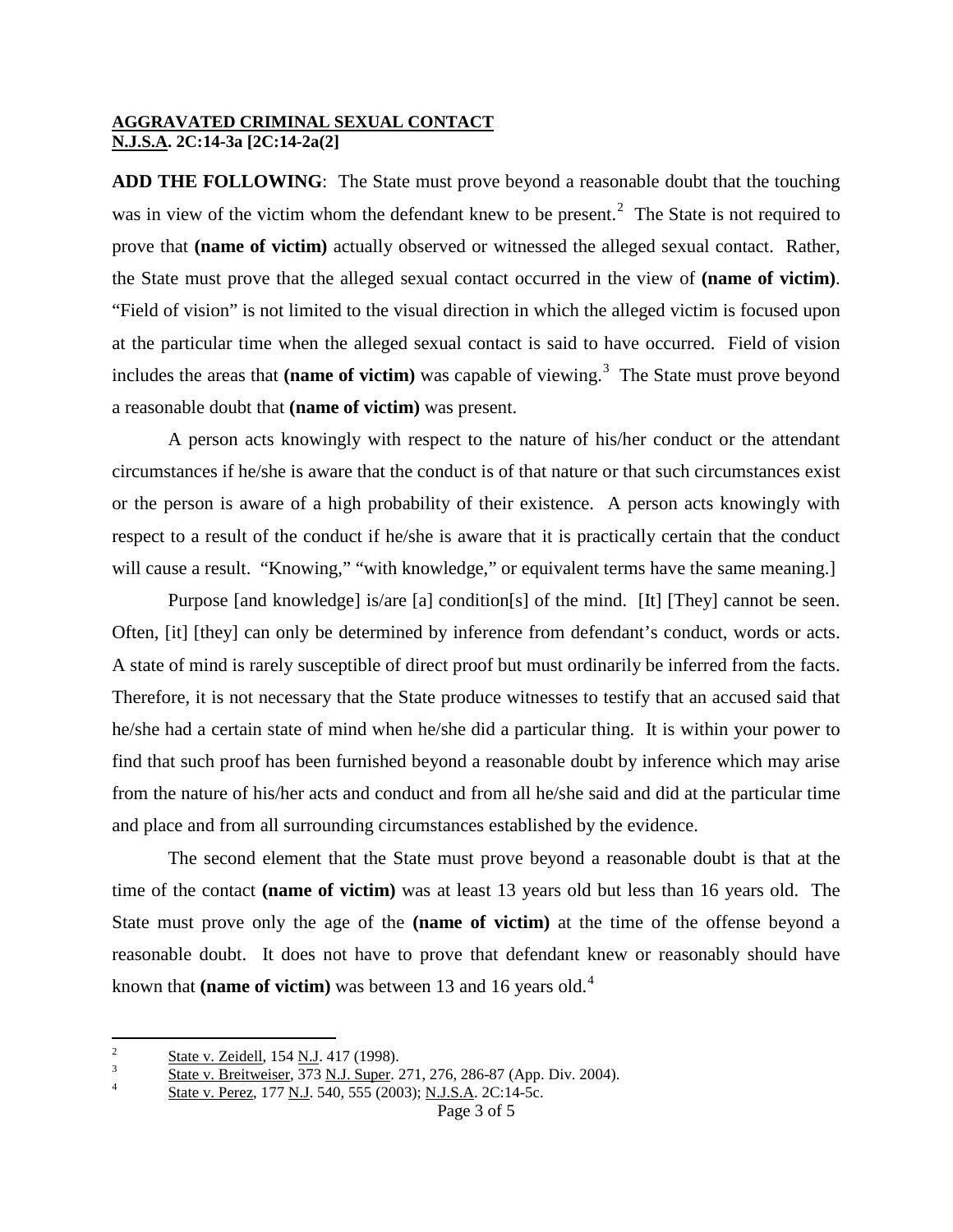The third element that the State must prove beyond a reasonable doubt is that:

## **[CHOOSE APPROPRIATE]**

Defendant is related to the victim by blood or affinity to the first, second or third degree. Here, the State alleges that defendant is related to **(name of victim)** by **(type of relationship)**.

## **OR**

Defendant had supervisory or disciplinary power over the victim because of his/her legal, professional or occupational status. In this case, the State alleges that defendant had [supervisory] [disciplinary] power over **(name of victim)** because of defendant's status as **(insert allegation)**. In determining whether defendant had [supervisory] [disciplinary] power over **(name of victim)**, you must examine the entire context of the relationship between the defendant and **(name of victim)**. To do so, you should consider the nature of the relationship between the defendant and the victim and whether the relationship was so unequal as to vest [supervisory] [disciplinary] power in the defendant. Among the factors you may consider are whether there was a significant disparity in ages and/or maturity level between the defendant and victim, whether the defendant offered advice and guidance to the **(name of victim)** on questions and issues outside the defendant's role as \_\_\_\_\_\_\_\_\_\_\_\_ and the power or ability of the defendant to affect the **(name of victim)** future participation or success.[5](#page-2-2)

## **OR**

Defendant is a [resource family parent], [guardian] [stands in loco parentis within the household] of **(name of victim)**. "Resource family parent" means any person other than a natural or adoptive parent with whom a child in the care, custody or guardianship of the Department of Children and Families is placed by the department, or with its approval, for care, and shall include any person with whom a child is placed by the Division of Youth and Family Services for the purpose of adoption until the adoption is finalized.<sup>[6](#page-3-0)</sup>

An in loco parentis relationship occurs when a person acts as a temporary guardian or

 $\overline{a}$ <sup>5</sup> These factors are suggested by State v. Buscham, 360 N.J. Super. 346, 362 (App. Div. 2003), where the issue was defendant's role as a coach. The parties should identify factors in their own particular case which would be significant for the jury to consider in determining whether the defendant had supervisory or disciplinary power over the victim.

<span id="page-3-0"></span><sup>6</sup> N.J.S.A. 30:4C-26.4.